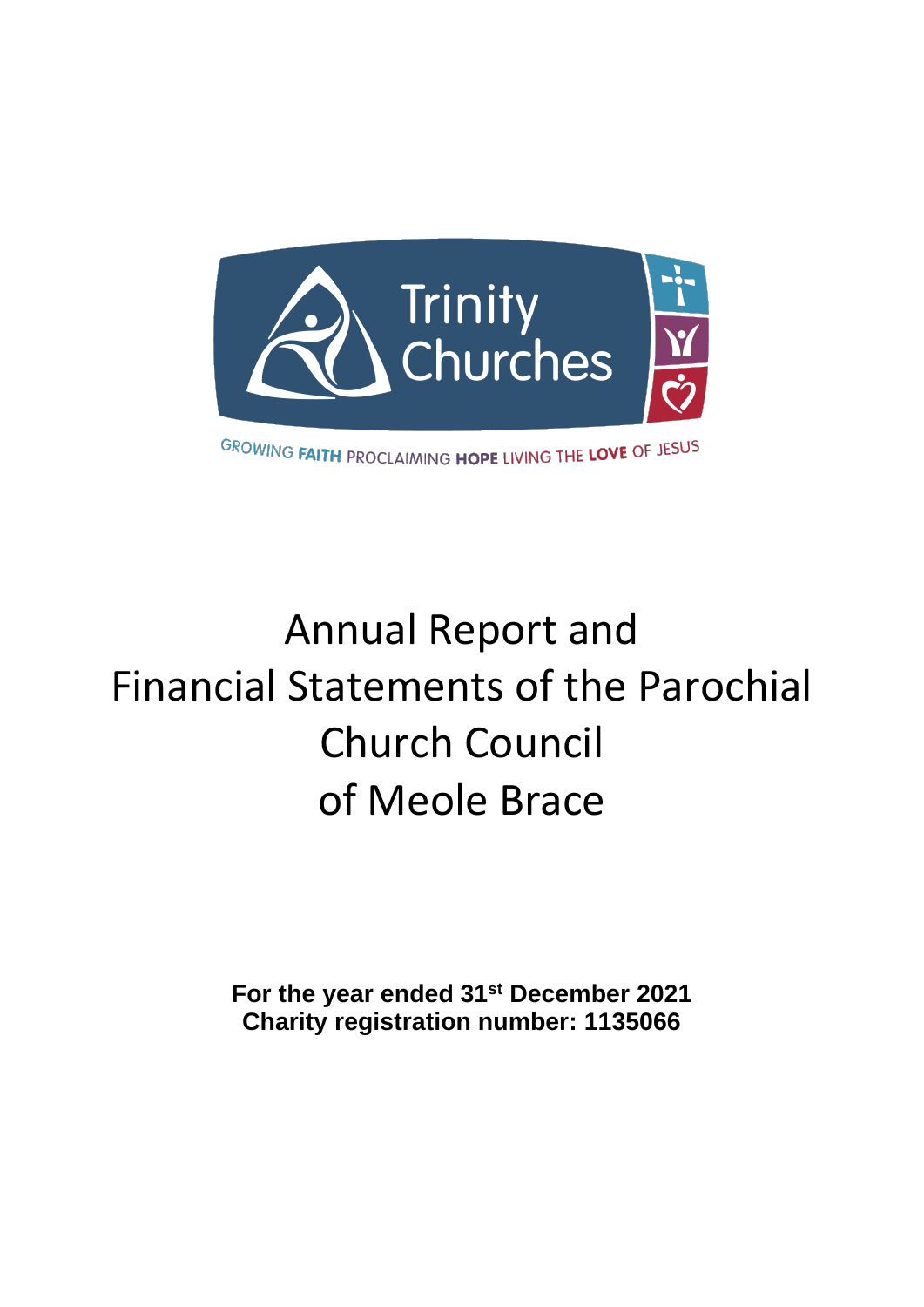## **PAROCHIAL CHURCH COUNCIL OF HOLY TRINITY, MEOLE BRACE, SHREWSBURY**



| Page 3-9   | <b>Trustees' Annual Report</b>           |
|------------|------------------------------------------|
| Page 10    | <b>Independent Examiners Report</b>      |
| Page 11    | <b>Statement of Financial Activities</b> |
| Page 12    | <b>Balance Sheet</b>                     |
| Page 13-24 | Notes to the Financial Statements        |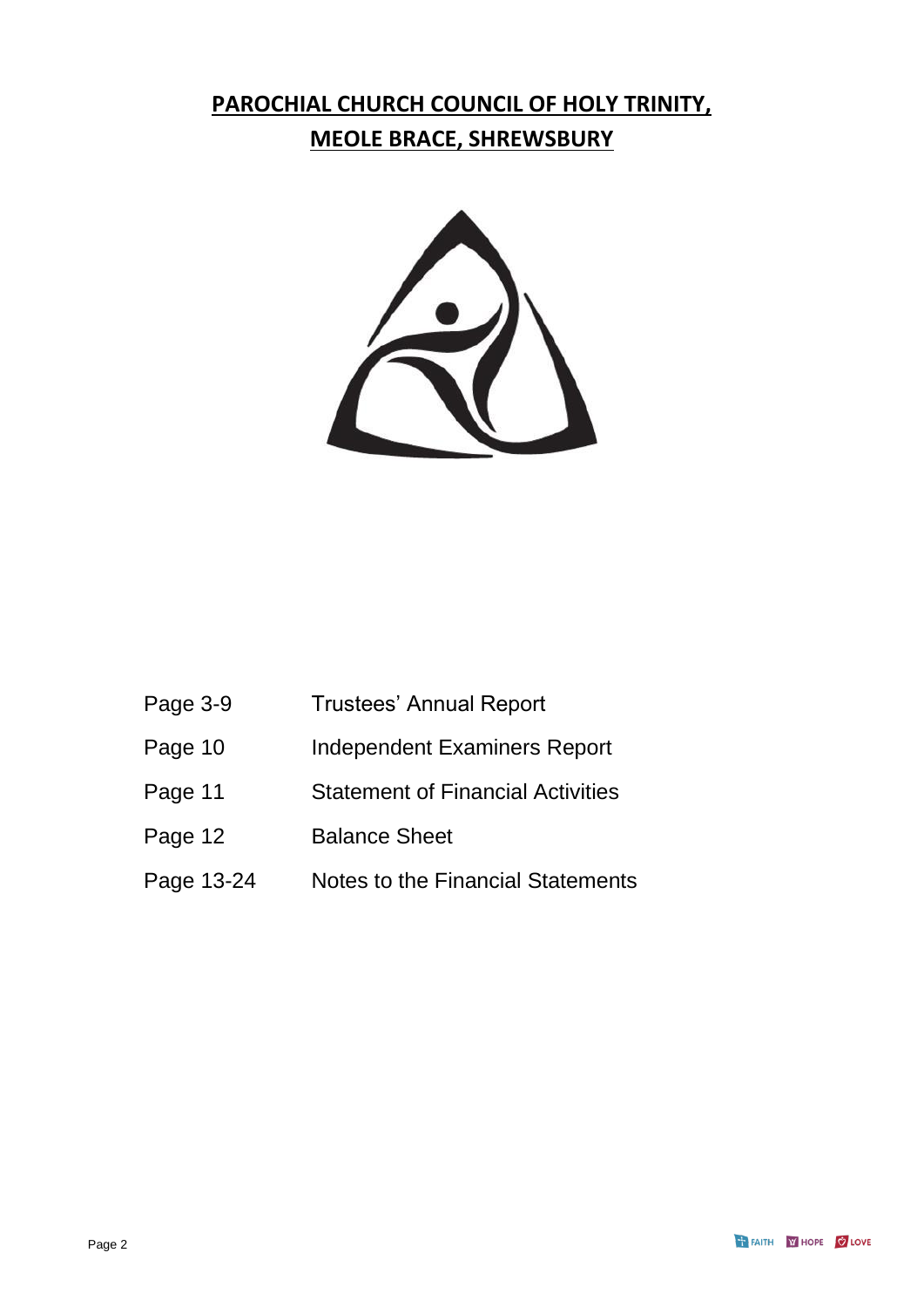## **Trustees' Annual Report of the Parochial Church Council for the Year ended 31 December 2021**

#### **ABOUT US**

We are a thriving community of Christians in Shrewsbury made up of Holy Trinity Meole Brace, Christ the King Radbrook and The Church in the Meet Place. We are a Church of England parish with a big heart for people and an even bigger heart for God."

The correspondence address is The Church Office, The Trinity Centre, Meole Brace, Shrewsbury SY3 9HF.

The Parochial Church Council (PCC) is a registered charity No. 1135066

#### **AIM and PURPOSE**

Holy Trinity Parochial Church Council (PCC) has the responsibility of cooperating with the Incumbent, the Revd Phil Cansdale, in promoting in the ecclesiastical parish, the whole mission of the Church, pastoral, evangelistic, social and ecumenical. The PCC is also specifically responsible for the maintenance of the Church Centre complex of Holy Trinity, Meole Brace.

#### **STRUCTURE, GOVERNANCE and MANAGEMENT**

The PCC is a Body Corporate established by the Church of England (PCC Powers Measure 1956, and the Church Representation Rules 2006) and is a Charity registered with the Charity Commission. The PCC is governed by the Parochial Church Council Powers Measure (1956) as amended that came into effect on  $2^{nd}$  January 1957, and the Church Representation Rules.

The Parish contains separate Districts for Holy Trinity and Christ the King, each with their own District Church Councils (DCCs). The PCC comprises the combined membership of the two DCCs. The method of appointment of PCC members is set out in the Church Representation Rules. All Church attendees are encouraged to register on the Electoral Roll and to participate in the election of members of the PCC/DCC.

The PCC members are responsible for making decisions on all matters of general concern and importance in the parish, and for all financial matters. The PCC meet six times a year. PCC members who have served from 1 January 2021 to the date this report is approved are:

| Ex Officio Members:                  |                                                                                              |
|--------------------------------------|----------------------------------------------------------------------------------------------|
| Vicar                                | Revd Phil Cansdale (Chair) *                                                                 |
| Associate Vicar                      | Revd Fiona Iddon                                                                             |
| Non stipendiary Associate Minister   | <b>Revd Valerie Pitt</b>                                                                     |
| Non stipendiary Associate Minister   | <b>Revd Charles Ruxton</b>                                                                   |
| <b>Readers</b>                       | Mr Gareth Evans<br><b>Mrs Shirley Stevens</b>                                                |
| Parish Wardens:                      | Mrs Erica Staples * (Lay Vice-Chair)<br>Ms Georgia Barton * (till 16 <sup>th</sup> May 2021) |
| <b>District Wardens</b>              | Mr Richard Boak *                                                                            |
| <b>Deanery Synod Representatives</b> | Mr Steve Jones<br>Mr Andrew Prichard                                                         |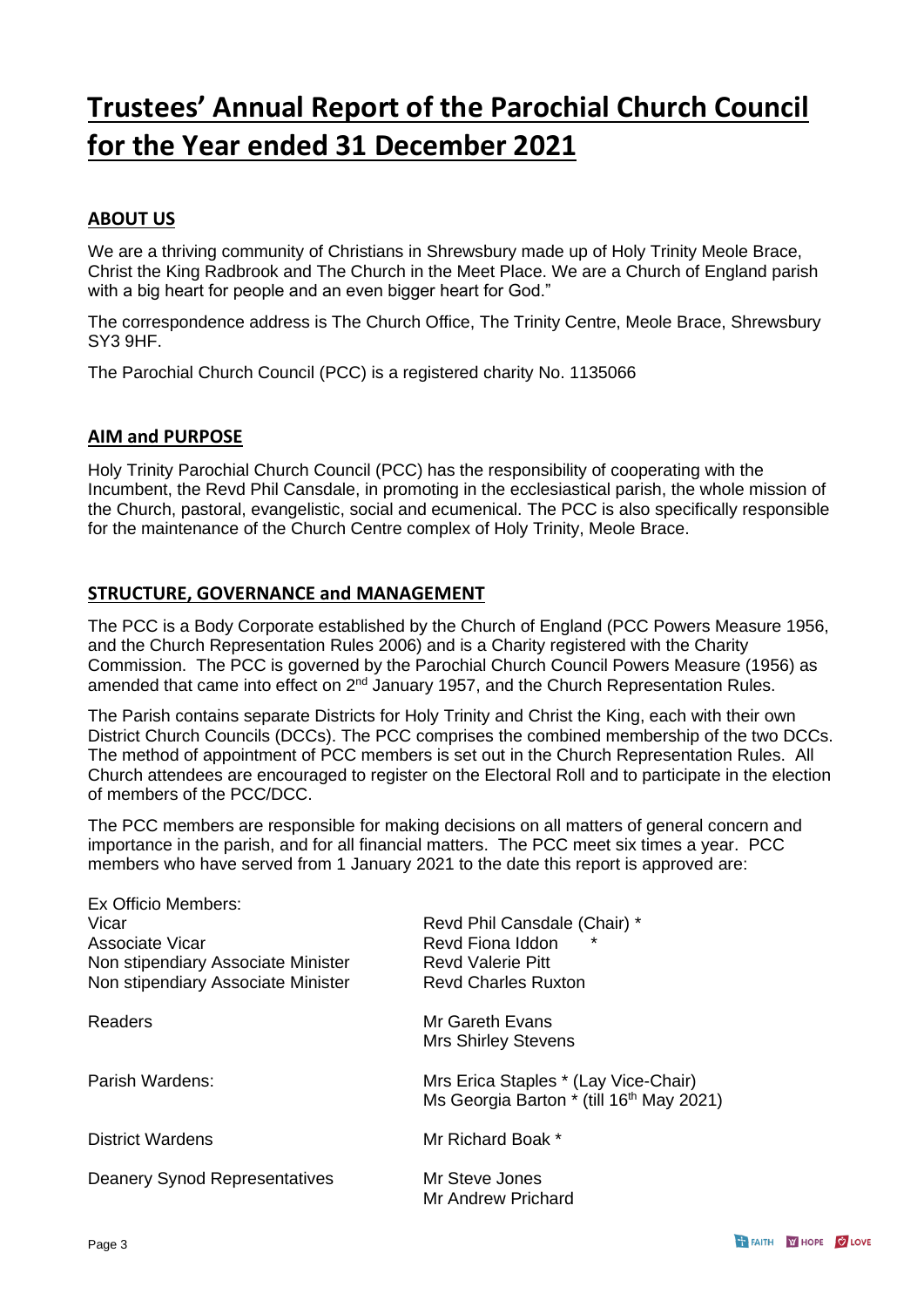Mr Rob Surl Mrs Catherine Cullup-Smith Sophie Black Sajan Khullar (till 16<sup>th</sup> May 2021) Joseph Penny (until 11th Jan 2021)

Elected members: Mr Paul Bell Mr David Latcham Mr John Mowbray (Treasurer) \* Mr Michael Hartland (until 16/05/2021) Mrs Sian Squire Mrs Olwen Abbott Mrs Sarah Irons (from 16<sup>th</sup> May 2021) Officers of the PCC: Revd William Small (Operations Manager) \* (till 31st August 2021) Mr Kevin Pilsbury (Operations Manager) \* (from 8<sup>th</sup> November 2021) Mrs Helen Hinton (Clerk to the meeting)

\* Denotes membership of Standing and Finance Committee

The PCC appoints annually a Standing and Finance Committee which also takes responsibility for the oversight of the PCC finances. The PCC also appoints the Trinity Centre Management Committee, the Congregational Leadership Teams, the Stewardship team and the Mission, Relief and Development Committee. All Committees and teams are accountable to the PCC and report to it on a regular basis. The PCC met six times over the year, on ZOOM for the first half of the year given the impact of COVID. The Standing and Finance Committee also met six times.

| Insurers:         | Ecclesiastical Insurance Group Registered office Beaufort House, Brunswick Road,<br>Gloucester GL1 1JZ. |
|-------------------|---------------------------------------------------------------------------------------------------------|
| <b>Architect:</b> | Arrol Architects Ltd, St Mary's Hall, St Mary's Court, Shrewsbury SY1 1EG                               |
| <b>Bankers:</b>   | Lloyds Bank, Pride Hill, Shrewsbury SY1 1DG and                                                         |
|                   | The CBF Church of England Deposit Fund, Senator House, 85 Queen Victoria<br>Street, London, EC4V 4ET    |
| <b>Investment</b> | EFG Harris Allday, 33 Great Charles Street, Birmingham B3 3JN                                           |
| <b>Managers</b>   |                                                                                                         |
|                   | <b>Independent</b> Jonathan Hill Lichfield Diocesan Board of Finance,                                   |
| <b>Examiner</b>   | St Marys House, The Close, Lichfield WS13 7LD                                                           |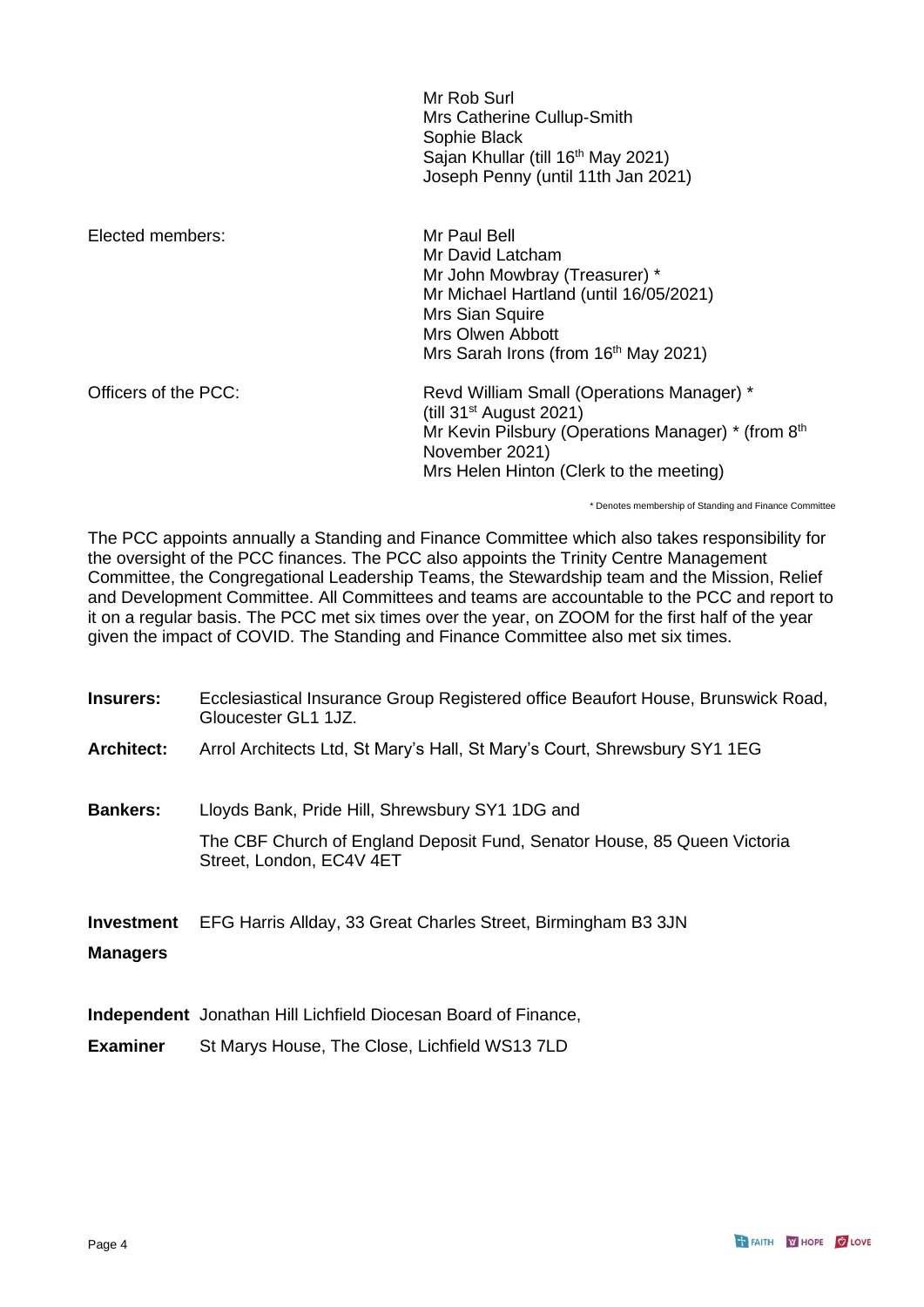#### **OBJECTIVES and ACTIVITIES**

The Parochial Church Council of Meole Brace (the PCC) has the responsibility of co-operating with the incumbent in promoting in the ecclesiastical parish, the whole mission of the Church, pastoral, evangelical, social and ecumenical. The PCC is also spiritually responsible for the maintenance of the church building, the Trinity Centre, the Glebe field, and 47 Wilderley Crescent which we own.

The PCC is committed to enabling as many people as possible to worship at our church and to become part of our parish community at Meole Brace, Radbrook Green, the town of Shrewsbury and beyond. The PCC maintains an overview of worship throughout the parish, and works with the staff team and other leaders in working out our shared vision of "growing faith, proclaiming hope and living the love of Jesus." On Sundays we do this as we gather together to worship, whether in person or online. During the week – in our Monday to Saturday lives – we do this wherever we are, on the 'frontlines' of our lives as well as in some of the more obvious gathering places of Café Connect, the Trinity Centre, the Meet Place, Radbrook Community Centre, local schools, residential homes and many other places.

The trustees of the PCC are aware of the Charity Commission's guidance on public benefit in The Advancement of Religion for the Public Benefit and have had regard to it in their administration of the Charity. The trustees believe that, by promoting the work of the Church of England in the Ecclesiastical Parish of Meole Brace it helps to promote the whole mission of the Church (pastoral, evangelistic, social and ecumenical) more effectively, within the Ecclesiastical Parish, and that in doing so it provides a benefit to the public by:

- Providing facilities for public worship, pastoral care and spiritual, moral and intellectual development, both for its members and for anyone who wishes to benefit from what the Church offers; and
- Promoting Christian values and service by members of the Church in and to their communities, to the benefit of individuals and society as a whole.

#### **ACHIEVEMENTS, PERFORMANCE and REVIEW OF THE YEAR**

2021 began in lockdown and uncertainty, and in some ways finished in a not dissimilar place with the arrival of the Omicron variant at Christmas. But during the year we were immensely pleased to have some greater opportunities to gather together, both online and in person. We remain committed to working out our vision of "growing faith, proclaiming hope and living the love of Jesus" in this ongoing season of recovery.

Looking back over the journey of 2021 there are many things that might be said. In particular:

- **A learning journey.** We provided space on Sundays, midweek, in small groups, one-to-one, prayer labyrinth around the churchyard etc – to reflect on our COVID journey. Based around four key themes of "thankfulness, lamenting, learning and praying" this gave people opportunities to orient themselves and consider their journey of faith during a time of profound upheaval.
- **An online journey.** We continued to learn much about life online, and how 'being and doing church' could include a facebook congregation alongside those gathering in the building. Pyjama Church, Sunday gatherings, and the daily six o'clock live provided the core foundations of our hybrid church, as well as opportunities for ZOOM meet-ups or Whatsapp groups. We particularly welcomed the way our work with baptism families and wedding couples was supported by life online, and have continued to meet baptism parents online since the lifting of many of the restrictions.
- **An all-ages journey.** Our work with children and youth remains an essential priority, and we have continued to invest staffing and volunteer resources towards this area of our life together. We said 'goodbye' to Judith Clarkson and welcomed Cerys Hughes as the new Children and Families Minister in 2021, and have appreciated in particular the emphasis on work with toddler groups. We also welcome ongoing opportunities to work in local schools, as well as our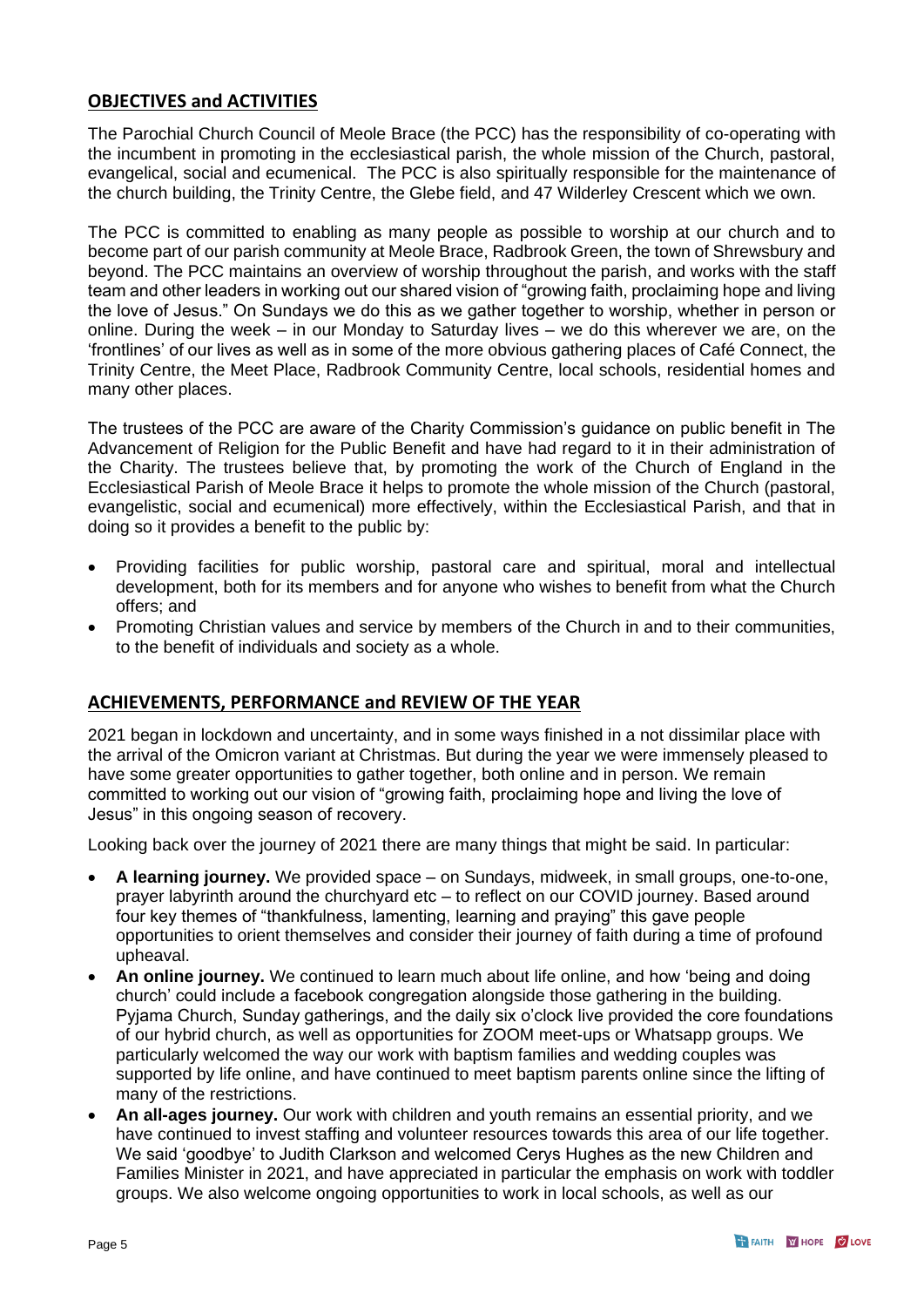partnership with Shrewsbury Town Council in youth provision

- **A prayerful journey.** Over 2021 we often found opportunities to ask how people's faith had grown and deepened during lockdown, and in particular we were encouraged that many talked about a deepening of their prayer life and a strengthening of their spiritual life. Small groups continue to have a crucial part to play in this, as will the establishment of new patterns of praying for each other in our Sunday services at this stage of our COVID recovery.
- **A hospitable journey.** We'll have occasions elsewhere to celebrate the work of the Trinity Centre and of Café Connect, each in their own ways being an integral part of our vision at Trinity. They have both inevitably felt the impact of COVID, and it may take some more time for each of them to return to the healthy financial 'footing' which they were on before 2020. The signs are promising, and we continue to work towards finding new initiatives and vision in these areas of our life together.
- **A supportive journey.** I hope it fair to say that we have been learning about how small acts of service can go a long way, and how Christ-shaped ministry means we are to look out for those who are vulnerable in loving service. The Wellbeing Journey at the beginning of 2021 saw over sixty people think about what practical steps to put into place to keep a sense of wellbeing in an anxious world. We continued to see over a hundred households locally receiving food support, and a network of nearly 500 people from across Trinity Churches being part of a pastoral phone network.
- **A shared journey.** As the year began we were six months into our 'supportive relationship' with the neighbouring parish of Holy Trinity Belle Vue Church. This continued throughout the year, and we remain committed to working together to be missionally active and mutually supportive.

At the APCM – and elsewhere – we will have opportunities to outline some of the priorities we are living with and challenges which we are facing. In particular:

- **Lifelong and whole-life discipleship** remains an important theme for us at Trinity, and "everyone, everywhere, everyday and in everything" being equipped to follow Jesus Christ.
- **COVID recovery for the Trinity Centre and Café Connect** remains a priority, and finding a new wind of 'vision' to carry us through into a new season of life. We are looking again at some of the aspects of Café Refurbishment, as well as some plans for improving areas of the Trinity Centre.
- **The Glebe Field** project is gaining momentum again, and the working group have made some good progress in conversations with local residents, key stakeholders and the Town / County council. We hope to be able to have wider discussions as the summer approaches.
- **Our stewardship and financial health** in the midst of the many challenges faced locally and nationally, the cost of living "squeeze" and the fact that 2021 has seen another deficit accounts and we are forecasting the same for 2022. You'll read how we have healthy reserves at the moment, but in the long-term we do need to be making sure that we are encouraging the sort of radical generosity which we see Jesus speaking of and which we need pray is lived out across Trinity.

As always we would want to pay tribute to colleagues on the PCC and staff team for hard work and perseverance over the last twelve months.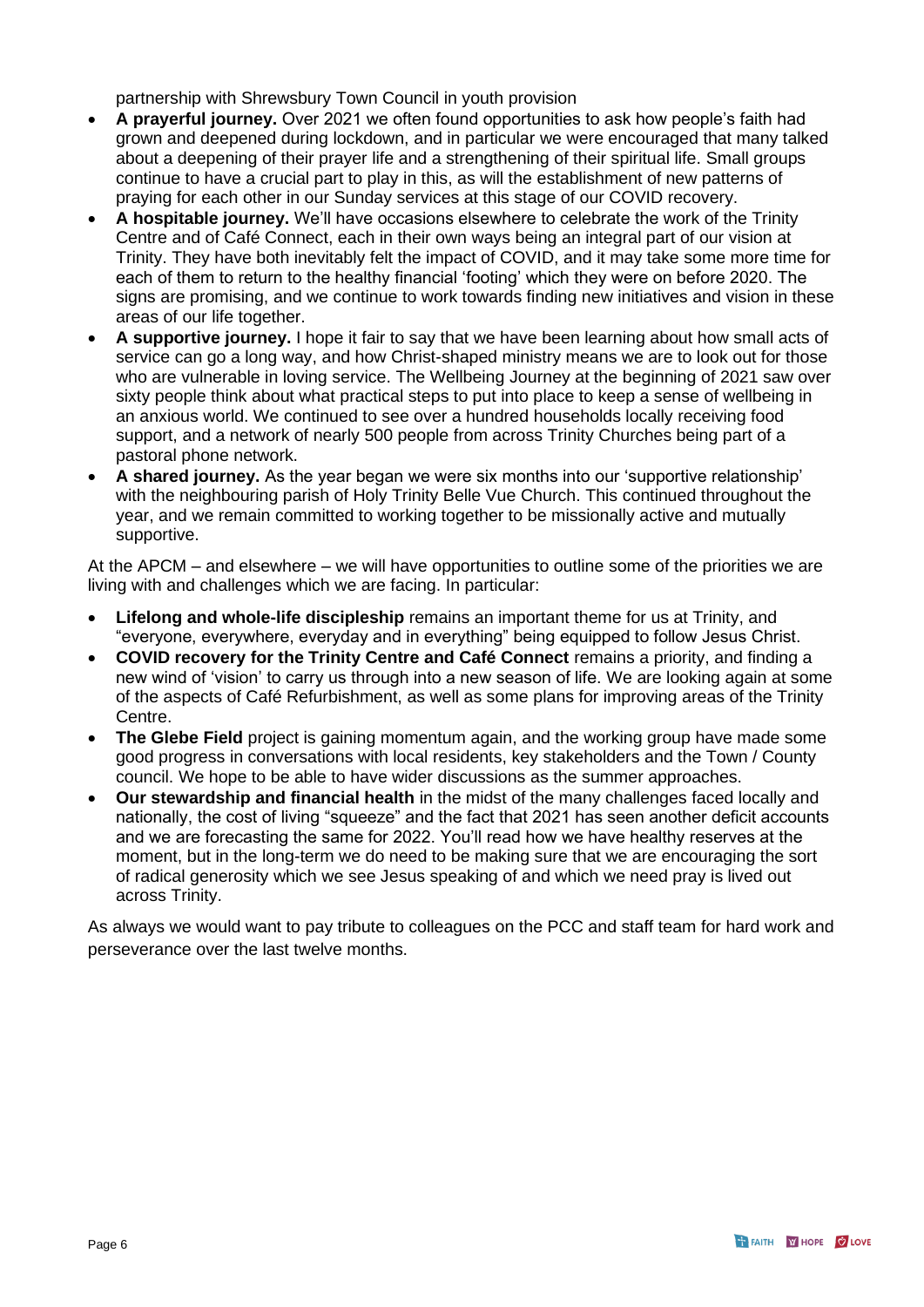### **FINANCIAL REPORT FROM THE HON TREASURER**

#### **2021 Finances Looking Back**

Although we did see another significant deficit in 2021 of £24.5k (2020 £21k) there were some encouraging signs of improvement, members giving was up slightly on 2020, the Trinity Centre started trading again and all staff were able to return to work. The deficit was created by a combination of decreases in the level of discount / support received in relation to the Parish Share, a lower recovery from Gift Aid and the Trinity Centre only being to open back up part was through the year. There were more than sufficient reserves to cover the deficit created by a second year of being impacted by the Covid 19 containment measures.

#### **2022 Finances Looking Forward**

The PCC does not expect the Trinity Centre bookings to return to pre-pandemic levels until later in 2022 at the earliest and has had to set another deficit budget for 2022. There has been a welcome reduction in the Parish Share which will help but the deficit was initially estimated to be about £16k when this was agreed in January of this year.

Since the budget was agreed though there have been several unforeseen world events that will have a material impact upon the agreed budget position as the year progresses. As such it is intended that a half year review of our position be conducted at the end of June, at which point it may prove necessary to update the budget to account for these unforeseen cost pressures.

|                                       | 2021<br><b>Actual</b> | 2020<br><b>Actual</b> |
|---------------------------------------|-----------------------|-----------------------|
|                                       | £000's                | £000's                |
| <b>Trinity Churches</b>               |                       |                       |
| <b>INCOME</b>                         |                       |                       |
|                                       |                       |                       |
| <b>Member Giving</b>                  | 208                   | 207                   |
| <b>Tax Reclaim</b>                    | 36                    | 44                    |
| Grant Income (Including JRS)          | 18                    | 29                    |
| Wedding and Funeral Fees (net)        | 9                     | 6                     |
| <b>Trinity Centre and Hospitality</b> | 31                    | 17                    |
| Other Income                          | 6                     | 11                    |
| <b>Total Income</b>                   | 312                   | 314                   |
| <b>EXPENDITURE</b>                    |                       |                       |
| Administration                        | 25                    | 28                    |
| Children and Young People             | 4                     | 3                     |
| <b>Evangelism and Special Events</b>  | $\overline{2}$        | $\overline{2}$        |
| <b>Parish Share</b>                   | 104                   | 99                    |
| <b>Ministry Expenses</b>              | 5                     | 8                     |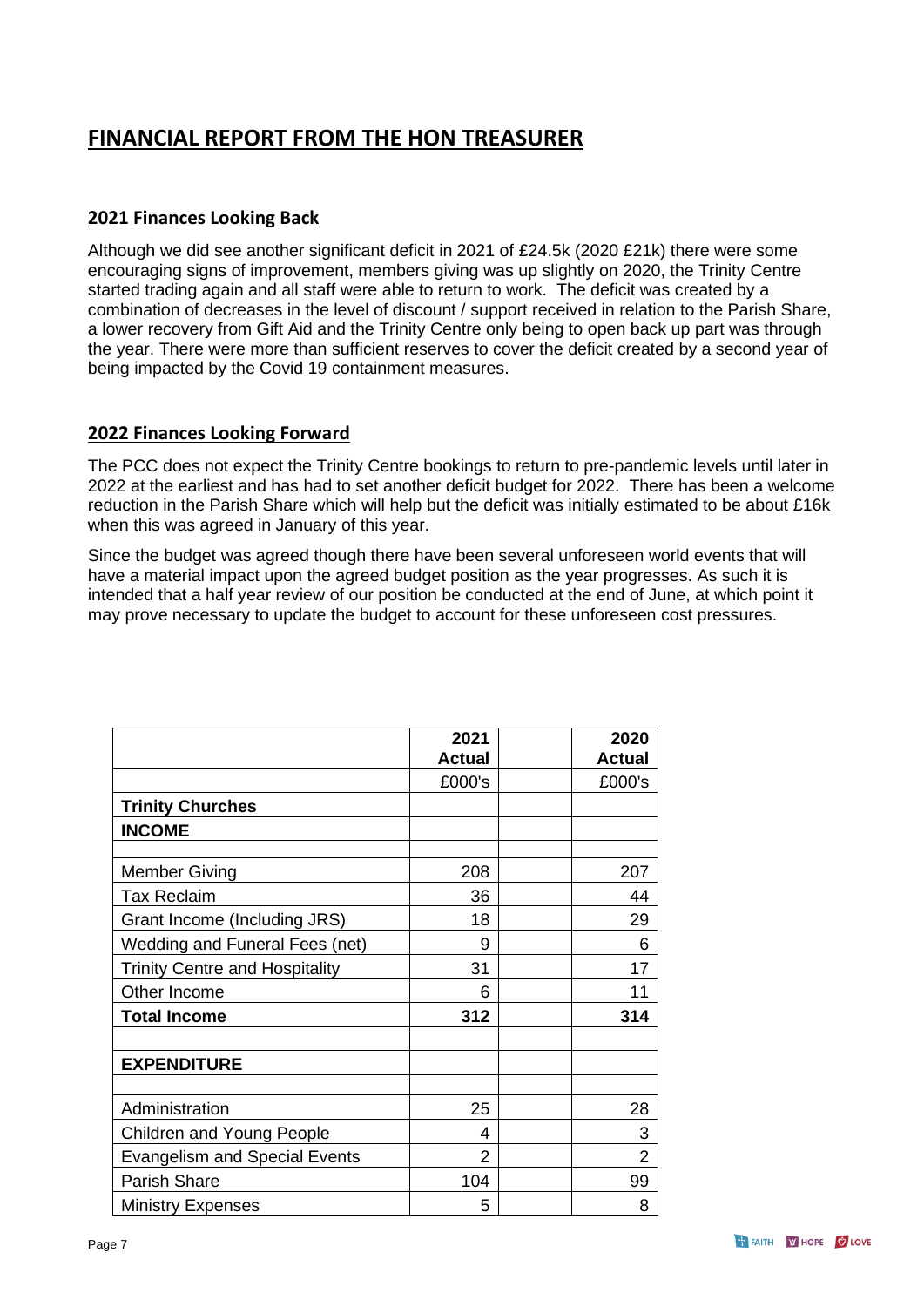| Premises                                      | 15  | 12  |
|-----------------------------------------------|-----|-----|
| <b>Total Salaries (excluding Trinity Ctr)</b> | 100 | 102 |
| <b>Tithe</b>                                  | 25  | 26  |
| <b>Trinity Centre Expenses</b>                | 55  | 50  |
| <b>Support For Café Connect</b>               |     |     |
| <b>Total Expenditure</b>                      | 338 | 334 |
|                                               |     |     |
| <b>Deficit</b>                                | 26  |     |

**Note: the table is a useful summary of the actual income and expenditure for 2021 compared to 2021. These figures are for our everyday activities and do not include restricted income and expenditure, such as disbursements from the Pat Wedge legacy and gains and losses on investments. Full examined statutory financial accounts are attached in the fuller report.** 

#### **Reserves Policy**

The PCC aims to keep a minimum of 3 months running costs as working capital, approximately £100,000. At the year-end, unrestricted reserves stood at £159,338. This means that there are funds available which we are able to invest in capital and mission projects that are being discussed at the moment.

Funds are also set aside in designated reserves for new Mission and Ministry initiatives to help the work of the Church to continue and grow. Our reserves are sufficient to sustain all current Church activities in the short term.

#### **Risk Management**

The Church Wardens carry out regular Health and Safety Reviews and regularly inspect premises for potential hazards. We have safeguarding policies in place for child protection and for work with vulnerable adults, including rigorous DBS checking of staff and volunteers. Our insurances are reviewed annually to ensure adequate cover. An informal review of any new risks which may impact the work of the Church in the Parish is ongoing.

#### **Safeguarding**

The PCC believe they have fulfilled their duty under section 5 of the Safeguarding and Clergy Discipline Measure 2016 (duty to have due regard to House of Bishops' guidance on safeguarding children and vulnerable adults). Safeguarding is a standing item on every PCC agenda.